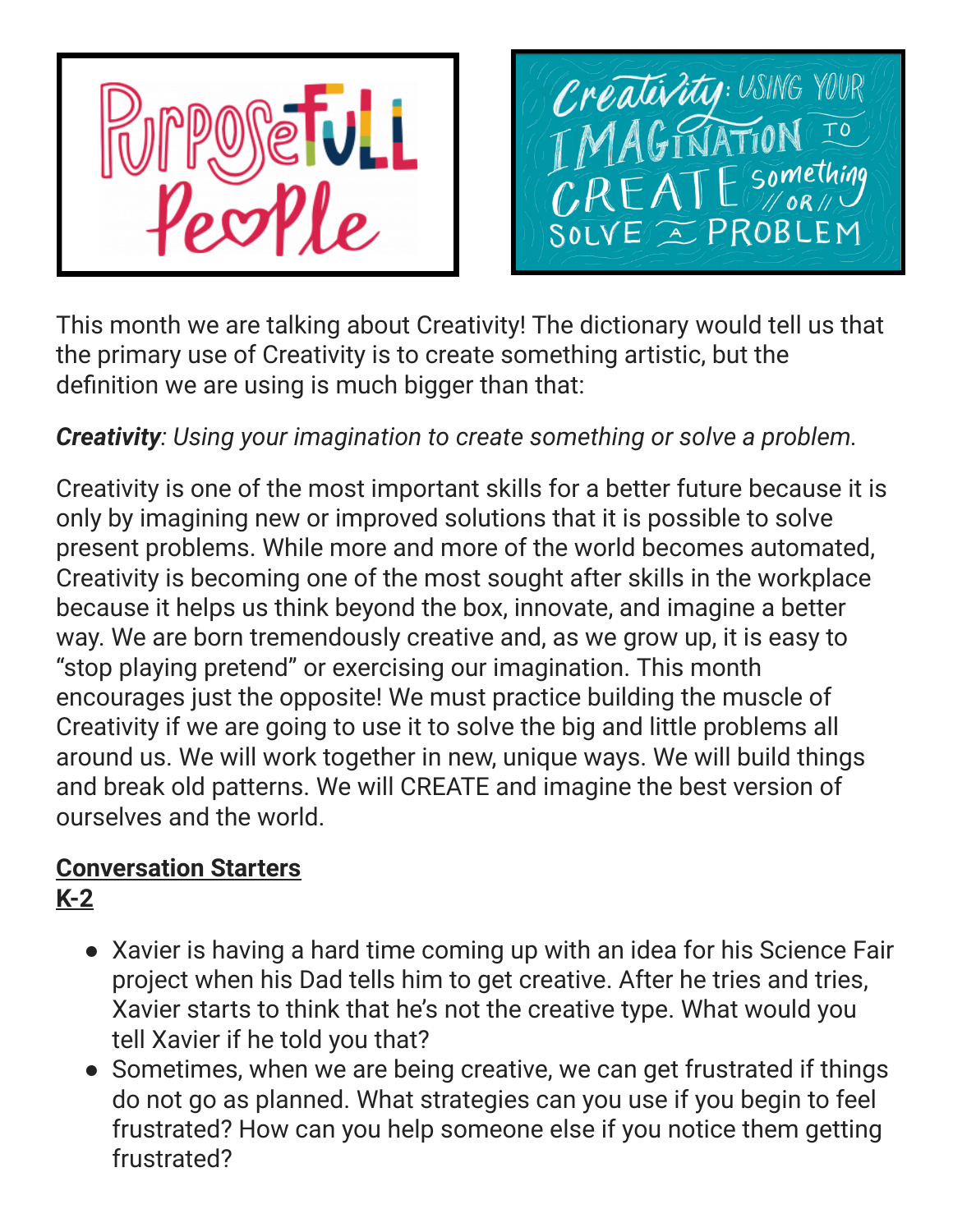● What inspires you as an adult? Share with your child music, art, books, or other media that speaks to you and why.

# **3-5**

- Walt Disney is reported to have been fired from a newspaper for "lacking ideas" and having "no imagination." How is this possible? What do you think he did next?
- Embracing our Creativity sometimes takes Courage. What is one creative activity you have always wanted to try? What steps can you take to make it happen?
- What are some issues affecting our local or global community? How can Creativity help us address some of these problems?

# **Questions You Could Ask**

## **K-2**

- What do you think it means to think "outside of the box?" What's something you've thought about that might be "outside the box?"
- What does Creativity mean to you? Is Creativity a good thing? How can you become more creative?
- Who is someone Creative in our family or community? How do they show Creativity?

## **3-5**

- Who is your most creative friend? What do they do that makes you think that they're creative?
- Creative thinkers are able to identify problems and come up with new and unique solutions. It's important to know your strengths and weaknesses to improve your Creativity. What is the hardest part of Creativity for you?
- What is a place that inspires your Creativity? What does it make you want to create or how does it help you see things differently?

## **Application Books**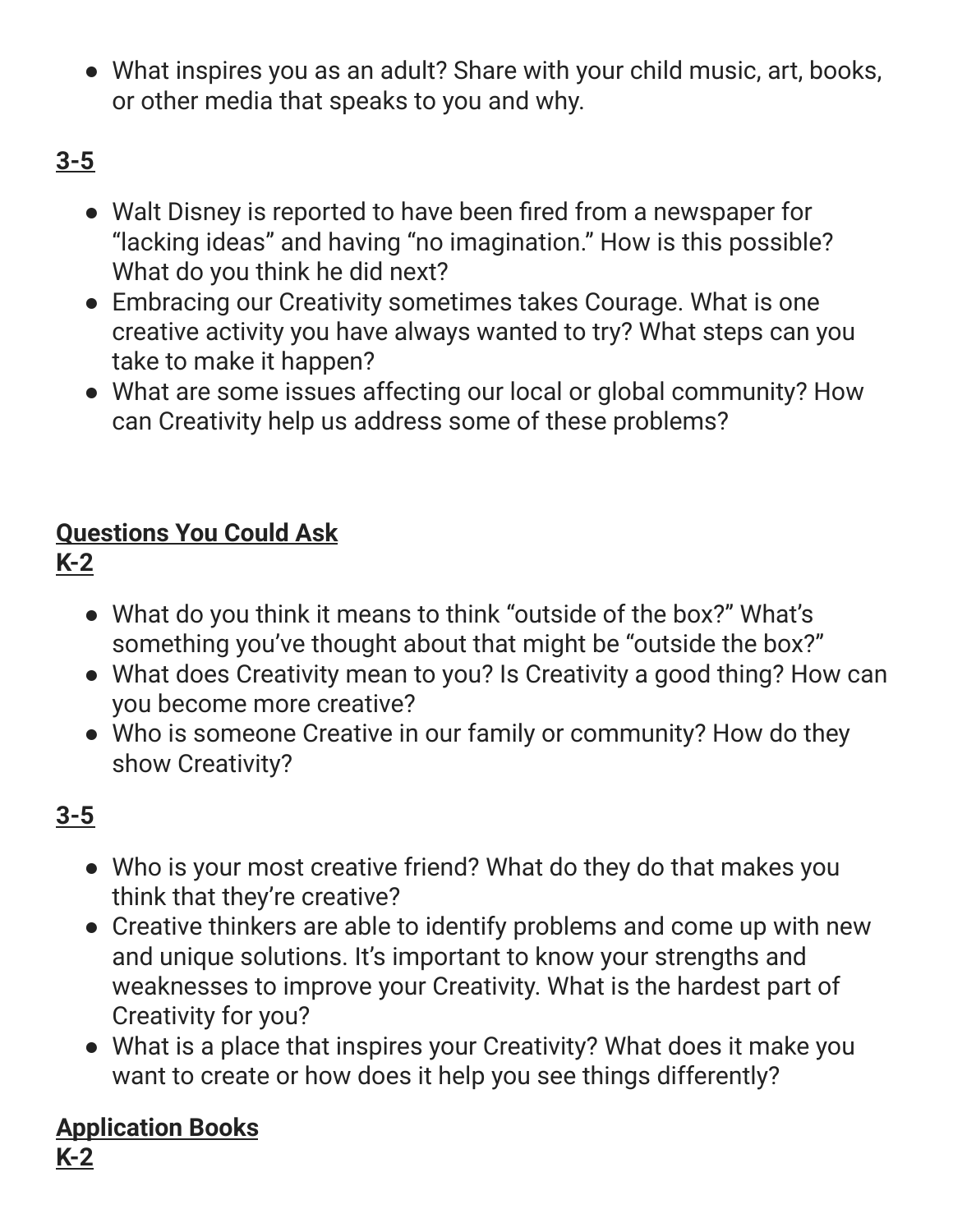- **Happy [Dreamer](https://www.amazon.com/Happy-Dreamer-Peter-H-Reynolds/dp/0545865018/ref=sr_1_1?crid=9AUZUBK54J24&keywords=happy+dreamer&qid=1560635403&s=gateway&sprefix=happy+dreamer%2Caps%2C202&sr=8-1)** by Peter H. Reynolds Creativity starts with you! This book inspires students to have the courage to be free spirited, to have big and little dreams, and to stay true to who you are.
- **Where's Your [Creativity?](https://www.amazon.com/Wheres-Your-Creativity-Aaron-Rosen/dp/184976509X/ref=sr_1_1?crid=2UE92N3JQR9JC&keywords=wheres+your+creativity&qid=1560634998&s=gateway&sprefix=where%27s+your+creat%2Caps%2C217&sr=8-1)** by Aaron Rosen Creativity doesn't just happen in your head. Look around and see the world in a whole new perspective. Children are encouraged to express themselves and embrace their individuality.
- **[Beautiful](https://www.amazon.com/Beautiful-Oops-Barney-Saltzberg/dp/076115728X) Oops** by Barney Saltzburg How can a splotch, a smudge, a smear make something beautiful? Let your Creativity run wild as you let those mistakes beautiful your world.
- **[Because](https://www.amazon.com/Because-Mo-Willems/dp/1368019013/ref=sr_1_1?crid=3DV0KXG4MJFRK&keywords=because+mo+willems&qid=1561042102&s=books&sprefix=because+mo+willems%2Cstripbooks%2C174&sr=1-1)** by Mo Willems How does one person's Creativity inspire the stakeholders who cross their path? Read the newest score by Mo Willems to find out how contagious Creativity can be.
- **[Remarkably](https://www.amazon.com/Remarkably-You-Pat-Zietlow-Miller/dp/006242758X) YOU** by Pat Zietlow Miller Celebrate all of the things, big and small and everywhere in between, that make you YOU.
- **The Most [Magnificent](https://amzn.to/2Xgau4R) Thing** by Ashley Spires A young girl has a magnificent idea in her head! She knows exactly how she wants it to look, but when she tries to create it, nothing goes her way. Find out how she uses Perseverance and Creativity to work through her challenges.

## **3-5**

## ● **The Girl Who Thought in [Pictures:](https://www.amazon.com/Girl-Who-Thought-Pictures-Scientists/dp/1943147302/ref=as_li_ss_tl?ie=UTF8&qid=1520258580&sr=8-1&keywords=girl+who+thought+in+pictures&linkCode=sl1&tag=nurtureandt0b-20&linkId=68a263b10d020ff25ba1fcd6ce73c100) The Story of Dr. Temple Grandin** by Julia Finley Mosca

Temple Grandin was a visual learner and her unique way of thinking helped improve farms and empathize with animals. She amazed everyone when she became a powerful voice in modern science.

● **The Boy Who [Harnessed](https://www.amazon.com/Boy-Harnessed-Wind-Young-Readers/dp/0147510422/ref=pd_bxgy_14_img_2/143-4922070-7001520?_encoding=UTF8&pd_rd_i=0147510422&pd_rd_r=da3bbe4c-9081-11e9-a0ed-b7962b1e05c3&pd_rd_w=bF4Yj&pd_rd_wg=Tf9d9&pf_rd_p=a2006322-0bc0-4db9-a08e-d168c18ce6f0&pf_rd_r=YY7Q9BMGAR70HEDXS3NH&psc=1&refRID=YY7Q9BMGAR70HEDXS3NH) the Wind, Young Reader's Edition** by William Kamkwamba

When a drought leaves parts of Malawi with no crops to eat and to sell, William Kamkwamba has to think of a plan. He has to research a way to solve his problem and decides to build a windmill to bring electricity to his village, which changes the lives of the villagers.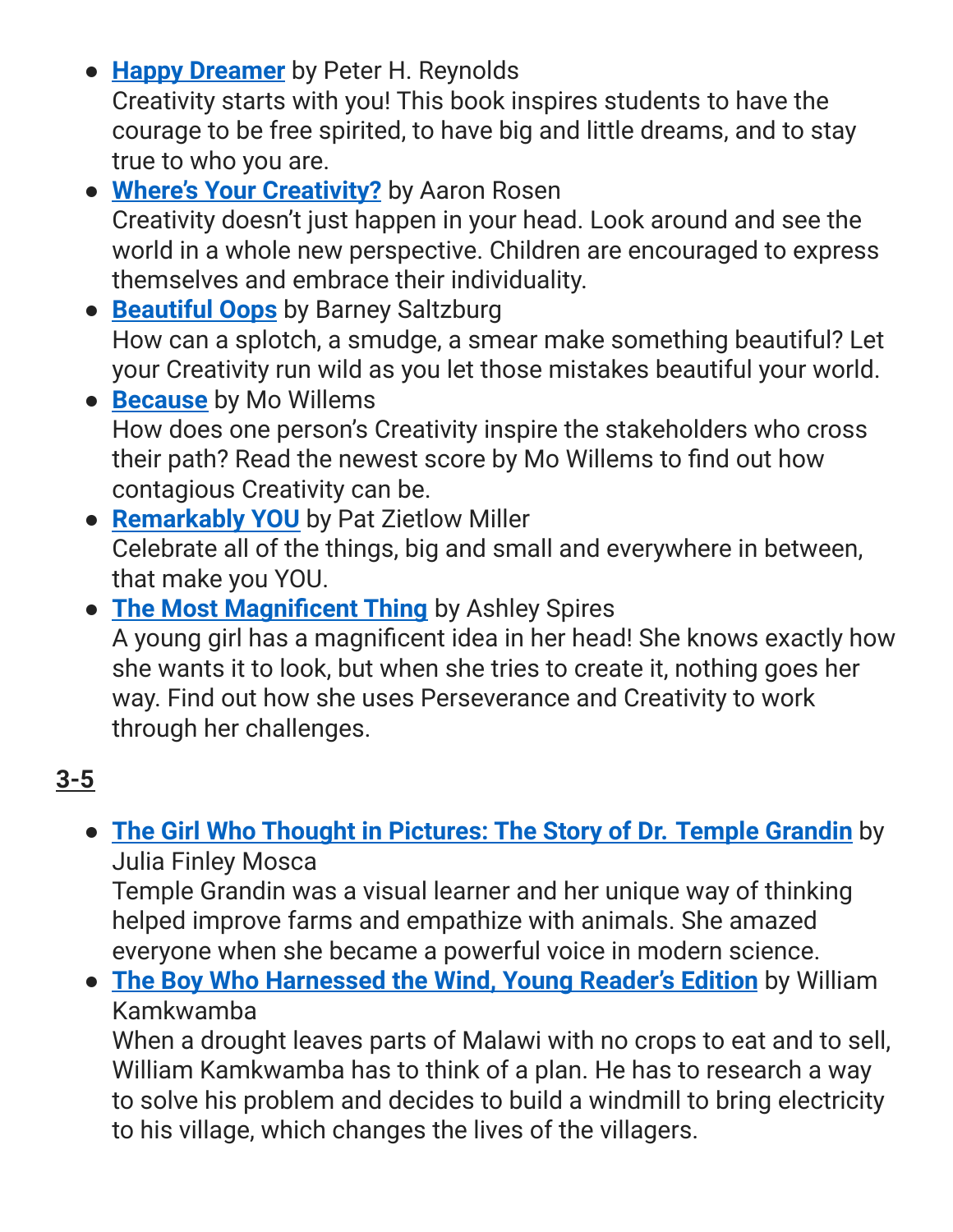- **[The](https://www.amazon.com/gp/product/0763619612/ref=as_li_tl?ie=UTF8&camp=1789&creative=390957&creativeASIN=0763619612&linkCode=as2&tag=learnthroulit-20&linkId=ZA3NGPKOXPQ23V5Z) Dot** by Peter H. Reynolds Where can a single dot take you? Read this Creativity masterpiece before creating your own.
- **[Westlandia](https://www.amazon.com/Weslandia-Paul-Fleischman/dp/0763600067/ref=tmm_hrd_swatch_0?_encoding=UTF8&qid=1561045218&sr=1-1)** by Paul Fleishman Starting your own civilization is NOT too big a task for this big dreamer. Join Wesley on his creative adventure.
- **What Do You Do With An [Idea?](https://www.amazon.com/What-Do-You-Idea/dp/1938298071)** by Kobi Yamada What's a person to do when an idea pops out of nowhere and starts to pursue them? See what develops when you recognize the idea and give it the attentive Creativity it needs to get growing.

# **Activity**

## **K-2**

### **Coloring Outside the Lines**

Get out a coloring book (or make your own with shapes and outlines) and then, a few times over the course of the month, take it out and color outside of the lines. Let loose; no boundaries. Then discuss with one another how it felt.

## **3-5**

## **Morning Magic**

Set up a pad of paper or dry erase board in the space where your child gets ready or eats in the morning. Every day this month, have them exercise Creativity for at least 30 seconds to 3 minutes before they head to schools. Use simple prompts to give them some ideas: Draw a mix of two animals. Draw something without lifting your pen. Write a word in 5 different styles. Make a word into a picture. Draw a picture using only numbers. Create your own!

#### **For your reading**

#### **K-2**

10 Secrets to Raising [Creative](https://www.parents.com/parenting/better-parenting/advice/secrets-to-raising-creative-kids/) Kids by Jennifer King Lindley How To [Encourage](https://www.theparentingjunkie.com/natural-creativity-2/) Creativity In Our Children via The Parenting Junkie Blog **3-5**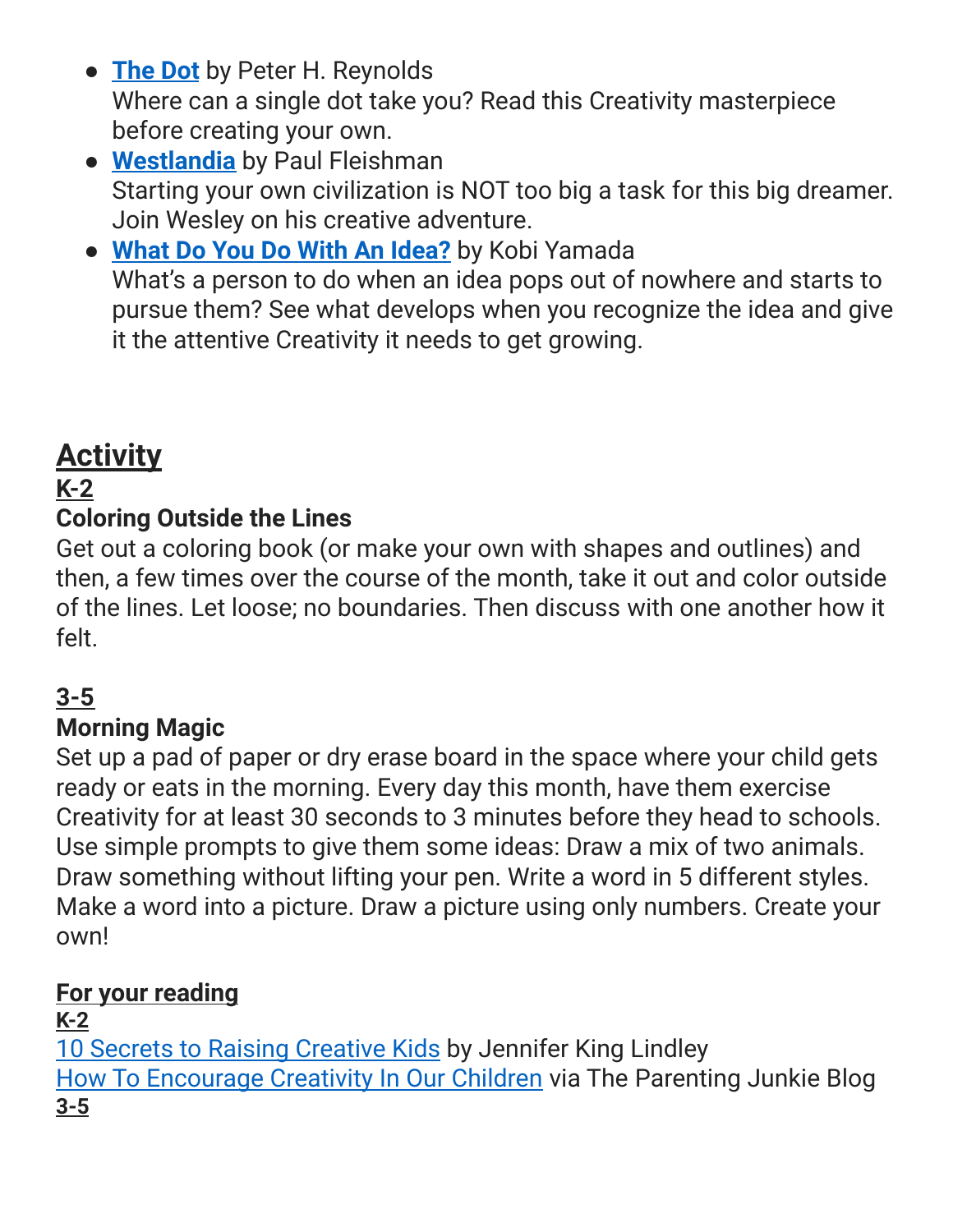### **Family Challenges:**

## **K-2**

## **Wheelie-Fun Olympics**

Invite a few family friends to bring their bikes, roller skates, roller blades, scooters, and prepare to have a wheelie-good time outside in a friendly competition, Olympic-style. Set up an obstacle course or short sprints; get those creative juices flowing as you plan together. If not on your street, see if you can host the outing after hours in your school parking lot or at a local park.

Not good on wheels? Try taking a piece of athletic equipment and reimagining it to change the game. What does basketball look like if you can't move when you are holding the ball? How do you play soccer with a round field and 4 goals?

## **Get Curious**

In this challenge, identify a toy that the children in the family are no longer playing or engaged with. Start with the question: How do you think this toy was made? Then tell them that together we are going to take it apart, to see how it's made before reassembling it. Before disassembling it, invite them to make some predictions: How many parts do you think it has? How easy or difficult will taking it apart and putting it back together be? What might it feel like to be a Toy Maker?

## **Family Scrapbook**

As a family, discuss some of your favorite memories. Then, have each family member capture their favorite moments in their own way; they might draw, paint, chalk, build, act, or sing the moment. Be sure to record and hold onto the memories for the future!

Better yet, put your work together in a book or in a shared folder on a phone or computer and, over the course of the year, add to it slowly. Make a date once a year to review it as a family!

## **Build it with a Box**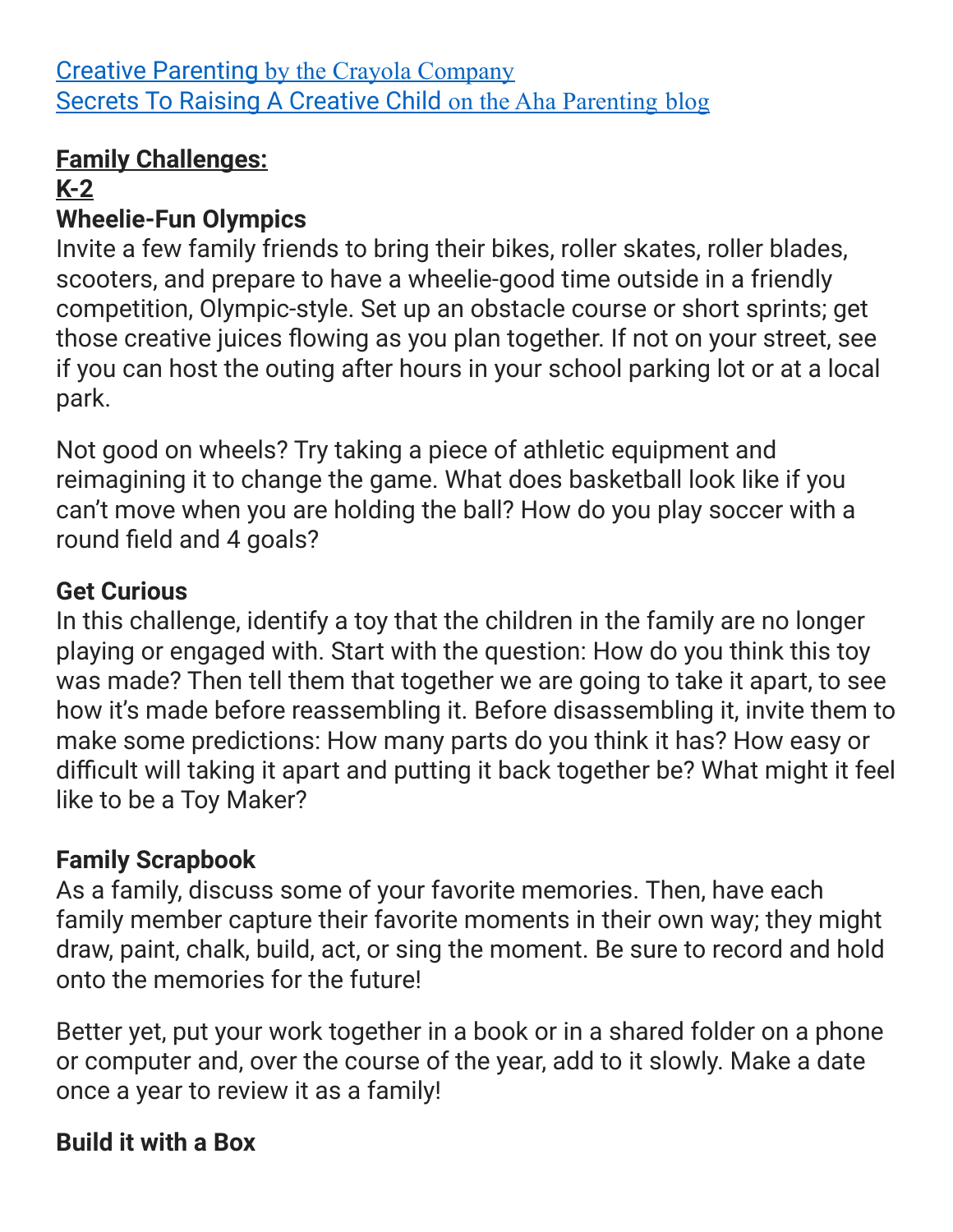Find a large cardboard box and unleash your inner child as you work together with your family to create something new! What can the box become? Perhaps it will be a spaceship, an ice cream shop, a fairy castle, or a race car. Using craft supplies, work together to use Creativity to turn the box into a new creation.

Bonus: Not a [Box](https://amzn.to/2ZWXkXa) by Antoinette Portis would be a fun, family read prior to this activity!

## **3-5**

## **Pirate Ship Balloon Launch**

Build a mock Pirate Ship in your backyard to be your balloon launching target. From the porch, patio, or a decent distance away, launch water balloons at the ship to keep the bad guys at bay. Throw them at the ship by hand or use a Balloon Launcher to get more distance.

No water balloons around? Become a pirate for the day with your child and see how long you can make believe together. At the very least, try out the pirate accent for a day!

## **Civilization (Barbara)**

In this challenge, every family member has a canister (or three) of PlayDoh or modeling clay. Your challenge, should you choose to accept it, is to create a civilization out of the clay.

No clay? That's okay! Gather at least 5 random items/supplies from around your home to see how much of a village or city you can build.

## **Community Choreography**

Grab members of the family or neighborhood and have a dance battle! You can work in partners or teams and add an extra challenge by assigning the other team their song, a story, or character to include or a genre to dance out!

Not ready for your own choreography? Look at some tutorials online and learn a dance together. Or, ask your child to teach you a new move each day this week!